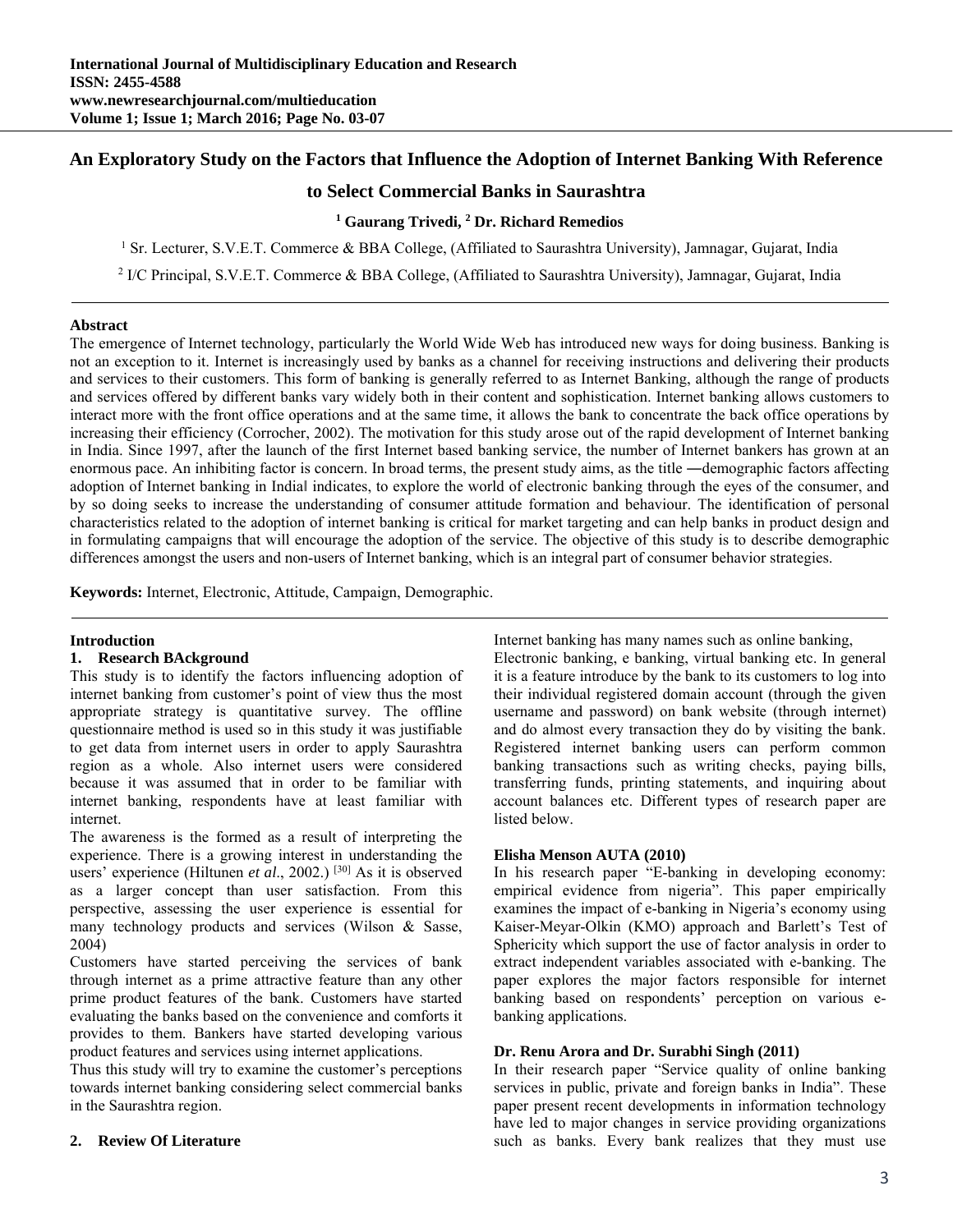information technology to survive in this era. Through information technology, banks can better maintain the relationship with customers as customers tend to interact more with provided services through information technology.

### **Rimpi Kaur (December 2012)**

In her research titled on "An Impact of IT on Branch Productivity of Indian Banking in the Era of Transformation". It can research on banking all over the world witnessed changes during last decade, which perhaps it did not see during its entire history. The changes are not only confined to developed countries, banking in developing countries like ours has also witnessed drastic changes.

## **Dr. G S Gireesh Kumar, Bijoy A P and Ajimon George (December 2012)**

In their research paper "Effect of Service Quality Dimensions on Adoption of Internet Banking– an Empirical investigation of Customer's Perspectives in Kerala"The purpose of this research is to examine the interrelationship between the IB service quality dimensions and adoption of IB by customers in Kerala. Using a structured questionnaire, primary data were collected from 240 IB users from both public sector banks and private sector banks, identified randomly from various parts of Kerala.

#### **Jayshree Chavan (June 2013)**

 In his research paper "Internet Banking- Benefits and Challenges in an Emerging Economy". This study presents New Information technology has taken imperative place in the future expansion of financial services, especially banking sector conversion are affected more than any other financial provider groups.

#### **Dorra Gherib (2014)**

In their research paper titled "Adoption and diffusion of internet banking: case of Tunisian banking sector "tried to observe the embracing of Internet banking in the Tunisian banking industry. The aim is to make out factors that accelerate or slow down the implementation process. The literature review enables identifying a set of variables: organizational, individual and structural. The research methodology used within this study is the case study. Five case studies in banking sector were executed. The sample is shaped by banks that adopted the Internet Baking as a modernization.

## **Kartikeya Bolar (April 2014)**

In their research paper " End-user Acceptance of Technology Interface In Transaction Based Environment " This paper presents Creators and investors of technology need information about the customers' assessment of their technology interface based on the features and various quality dimensions to make strategic decisions in improving technology interfaces and compete on various quality dimensions. The research study identifies the technology interface dimensions as perceived by the end-users in a transaction based environment (viz. Internet banking) in India, using exploratory factor analysis.

#### **3. Research Sub Question**

Based on this overall research question, the following sub questions to be answered are:

- 1. How does perceived security levels influence the use of internet application.
- 2. Does internet experience have a profound impact on the use of internet application?
- 3. How has marketing exposure helped in the use of internet application?
- 4. How does the effect of internet experience on the use of internet application.
- 5. How can and to what extent web designing affects the use of internet application.
- 6. What is the effect of test of reliability on the use of internet application?

## **4. Research Aim & Objectives**

#### **4.1 research aim**

"To study the factors influencing the adoption of internet banking with reference to select commercial banks in Saurashtra Region"

### **Objectives OF THE STUDY**

However, based on the main objectives of the study, the following sub objectives were evolved for the study:

- 1. To study the effect of security levels on the use of internet application.
- 2. To study the effect of internet experience on the use of internet application.
- 3. To study the effect of marketing exposure on the use of internet application.
- 4. To study the effect of internet experience on the use of internet application.
- 5. To study the effect of web designing on the use of internet application.
- 6. To study the effect of test of reliability on the use of internet application.

## **5. Research Hypotheses**

To achieve the above objective of the study, the following hypotheses had been formulated and will be tested:

#### **1. Hypothesis for testing the perceived security levels for the adoption of internet banking**

 $\bullet$  H 1 (0): There is no significant difference between perceived security levels as a factor affecting internet banking.

#### **2. Hypothesis for testing the internet experience as a factor affecting the adoption of internet banking**

 $\bullet$  H 2 (0): There is no significant difference between internet experiences as a factor affecting internet banking.

### **3. Hypothesis for testing the marketing exposure as a factor affecting the adoption of internet banking**

 H 3 (0): There is no significant difference between marketing exposures as a factor affecting internet banking.

**4. Hypothesis for testing the internet skill as a factor affecting the adoption of internet banking:**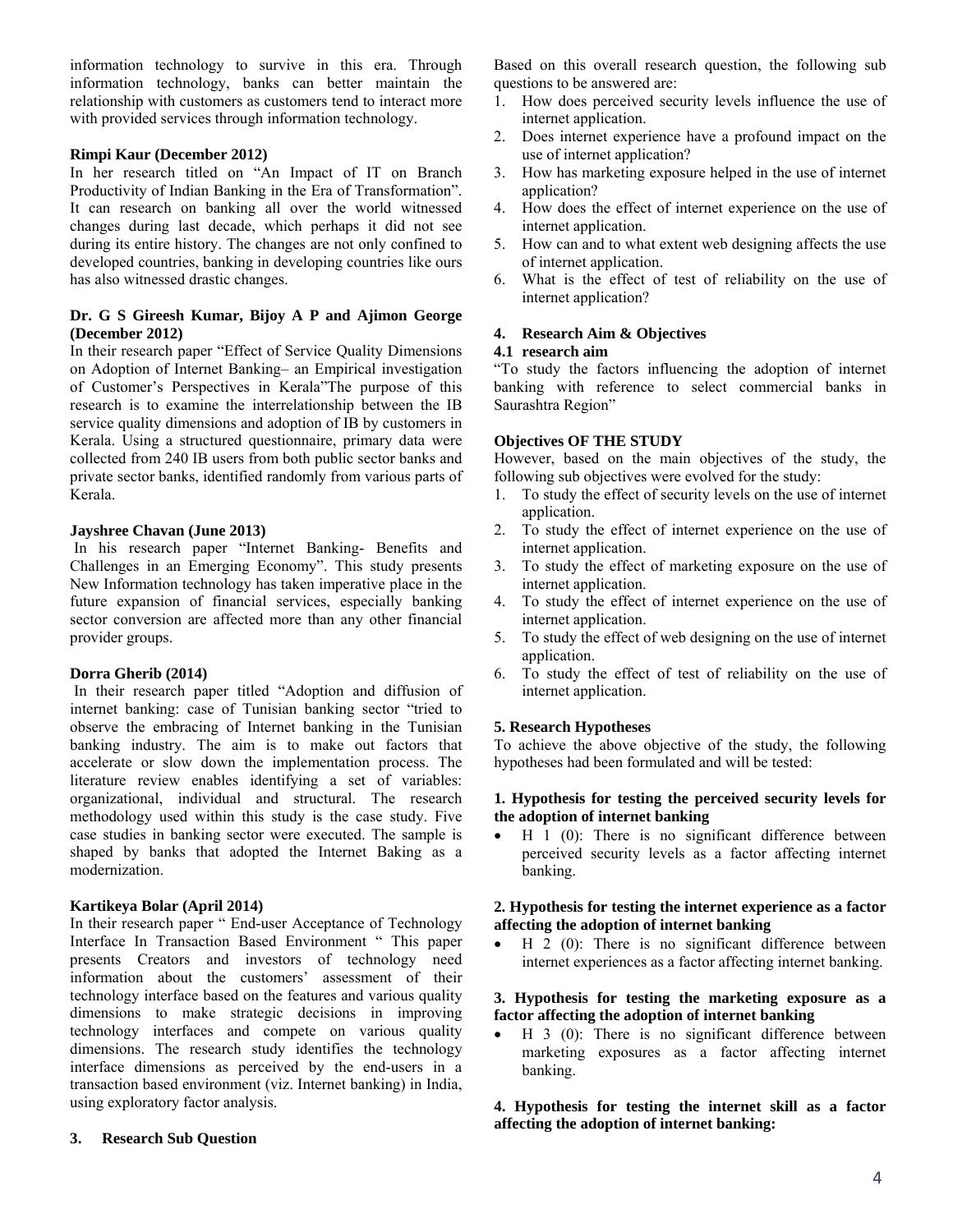• H 4 (0): There is no significant difference between low internet skills as a factor affecting internet banking.

### **5. Hypothesis for testing web designing as a factor affecting the adoption of internet banking:**

 $\bullet$  H 5 (0): There is no significant difference between webs designing as a factor affecting internet banking.

### **6. Hypothesis for testing the reliability as a factor affecting the adoption of internet banking:**

 $\bullet$  H 6 (0): There is no significant difference between reliability as a factor affecting internet banking.

## **6. Research Design**

A research design is a framework or blueprint for conducting the research project. It details the procedure necessary for obtaining the information required to structure or solve the research problem. A research design lays the foundation for conducting the research project. The cross sectional descriptive research design is used for conducting this research work because this research design enables the researcher to study the problem at the given point of time of the population of interest. To identify the problem, to develop an approach to the problem and to formulate an appropriate research design, primary and secondary data is used. Primary data was collected by interviewing customers at the bank site locations through a structured questionnaire.

### **6.1 Sampling Element**

The study is carried out by interviewing bank customers in Saurashtra. The banks included for the purpose of study were Axis Bank, HDFC Bank, ICICI Bank, Bank of Baroda of Jamnagar, Rajkot, Bhavnagar and Surendrenagar Districts. The customers were targeted by visiting different banks.

## **6.2 Sampling Technique:**

The researcher has applied multistage sampling and convenient sampling technique which is carried out in various stages. Here Non probability convenient random sampling technique based on the judgment of the surveyor has been used for the purpose of data collection. The population elements were selected based on the researcher's own judgment. The sampling has been collected considering the following factors:

- The customers already having reliability for security was selected under the study were considered.
- The customers already having user friendly GUI were selected under the study were considered.

## **6.3 Sampling Size**:

The sampling size of 400 respondents was selected from different bank locations in different cities in Saurashtra as well as locations in Jamnagar.

## **7. Analysis and Interpretation of Data**

The collected data has been duly edited, classified and analyzed by using all types of relevant statistical techniques like pie charts, diagrams, tables, parametric & Non parametric test including the ANOVA test, Robust Test Welch Brown – Forsythe, Normal Parameters Mean Std. Devaitation, Kolmogrov smirnov Z (One Sample k-s test), Levene Statistics, Kruskal-wallis, Levene Statistics,Kruskal – Walls, Mann-Whiteny Test, Wilcoxon W, Z Test.

### **8. Significance of the Study**

The banks provided clear picture about the customer prospective for internet banking services with new edge. It indicates whether, the customer is enjoyed for new features with his or her bank or not. It is also indicate the attention towards the problem faced by the customers while using the internet banking services or innovative banking services provided by the bank. It may help to solve the problems of bank and take necessary action against the problem of their customers which provide the innovative banking service more and more popular. It gives an idea of customer's behavior, their internet experience, internet skill and the awareness regarding modern and latest internet banking services.

This study gives the idea for improvement about internet banking services or new features for innovative banking. Innovative banking services or the customer's awareness regarding the use of easy e-banking services but also it will guide the society, a lay man, Government and future researcher for the tremendous modern way of thinking for better innovative services and the implementation of the appropriate steps against the difficulties of internet banking services. Banks can come to know the challenges of the ebanking services and by this study; banks can convert the challenges into future opportunities.

This research will definitely meet the need of maximum satisfaction of the customers and this satisfaction make the internet banking service easy, approachable, popular and available for each and every customer who wants to use it.

## **9. Limitations of the Study**

All efforts have been made to ensure that the research is design and conducted to optimize the ability to achieve the research objective. However there are some constrains that do not validate the research but made to be acknowledge.

1. This study is restricted to Saurashtra Region only.

2. This evaluation is based on primary data generated through questionnaire and Collected from the respondent's customers of banks in Saurashtra and as such its findings depend on accuracy of data.

3. The sample consists of around 400 customers from different banks of Saurashtra region. The findings depend on accuracy of data.

4. The study is based on the response of the customer who is highly subjective in nature and findings depend on accuracy of data.

5. During the course of personal interview the subjective nature of interviewers might also have influence upon the response-received for the present study.

6. It is not possible to conduct an exhaustive search study due to its limitations of finance and time.

## **10 Suggestions**

The following suggestions are made to improve the performance banks in four major cities of Gujarat state as well as in India.

 To increase use of internet banking, internet banking awareness programs should be introduced and practical training workshops for the customers should be organized.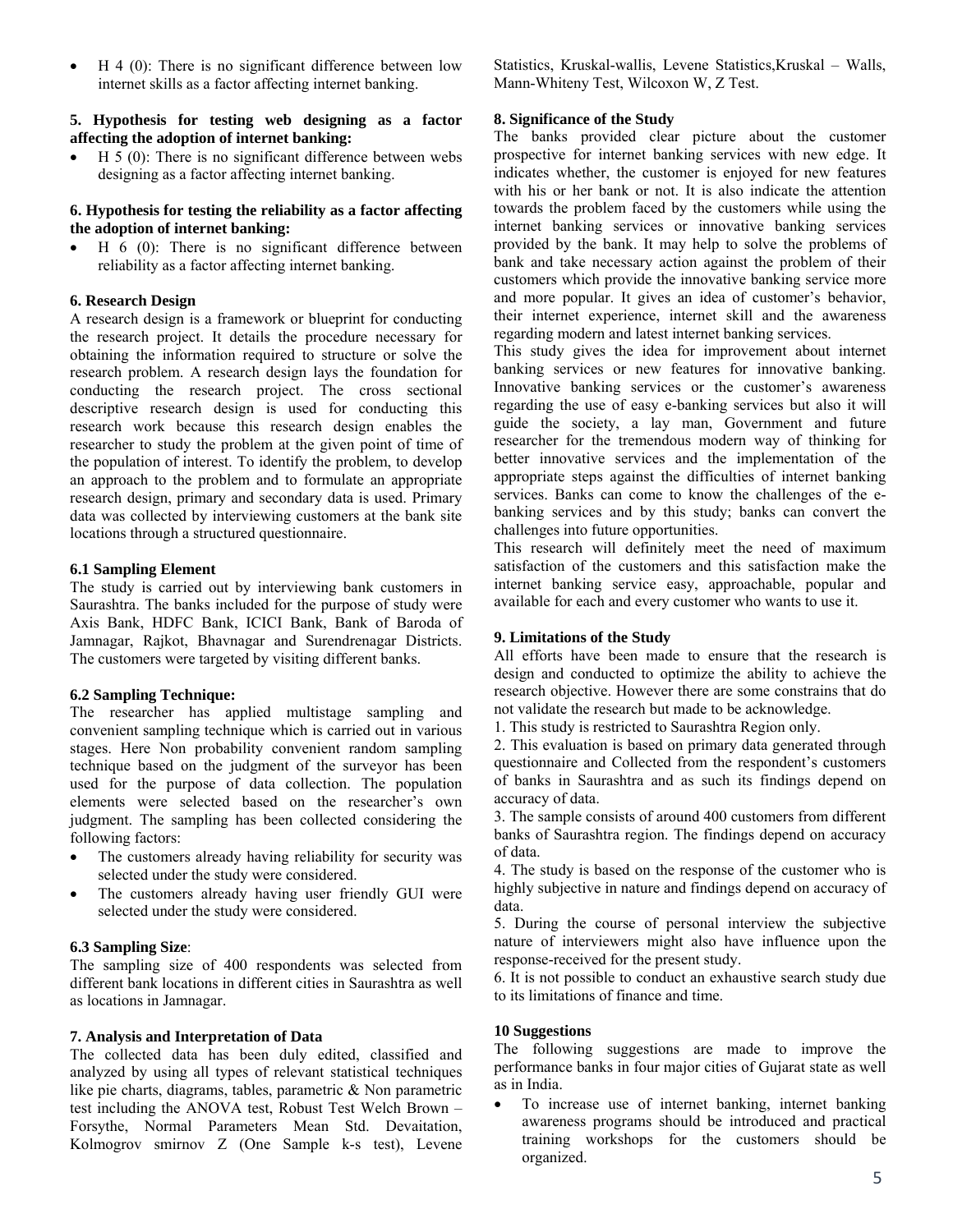- Modern technology based services like ATM, EFT, EBP, credit & debit card, Tele & mobile banking, Digi & Net cash and so on should be provided by the all kinds of bank.
- For improving the operational efficiency, new technology should be introduced.
- Maximum security should be provided by the bank to increase the reliability of E-banking.
- To increase the use of on line banking, bank should take necessary actions to remove the operational complexity of their customers.
- There is a need to implement proper security system to improve the reliability of on line banking transaction.
- More ATM and Mobile alert are made to improve the performance according to the customer expectations.
- There is a need to update bank website and bank should provide user prompt for easy on line transactions.
- There is a need to reduce charges for the use of internet banking.
- Bank should improve their customer services in all spheres of banking activities.
- Employees of the bank should provide the fast services and should pay special attention against any complain of the customer.
- Age group, education, occupation and the type of bank are the major factor of the customer which bank has to consider while introducing any policy.
- There is need for proper planning with specific objective after considering the potential and particular characteristics of people in the area of internet banking operation.
- There is a need for computer literacy or internet banking literacy. Banks can arrange work shop or training program to increase banking literacy as well as computer literacy.
- There is a need to provide the proper atmosphere to avail the internet banking facility and day to day website updating.

#### **Reference**

- 1. Attitude towards the use of E-banking results of pilot survey by Z. Mahmood School of computing, University of Derby, 2009.
- 2. History of Banking' by Richard Hildreth Pub-Botoche Books Kitchner-2001.
- 3. Indian Banking in the globalization world by RK Uppal
- 4. Internet Banking by Comprollers handbook Oct -1999.
- 5. Electronic Data Technique by Kantor, Michle, James H. Burroows National institute of standard and technology retrivrl-2008.
- 6. ABF. Banks Approach Market with Caution, Australian Banking and, 1997.
- 7. Adesina AA, Ayo CK. An Empirical Investigation of the Level of Users' 34. Acceptance of Ebanking in Nigeria, Journal of Internet Banking and Commerce. 2010; 15:1.
- 8. Agarwal R, Raastogi S, Malhotra A. Customers 'perspectives regarding e- Banking in an emerging economy, Journal of Retailing and Consumer Services, Miss. 2009; 16(5):340-351.
- 9. Ahasanul Haque. Issues of E-Banking Transaction: An Empirical Investigation on Malaysian Customers

Perception. Journal of applied Sciences. Retrieved from www.ebsco.com on March. 2009.

- 10. Anthony R. User Friendly E-Banking: A Survey of Online E-Banking Retail Initiatives Communications of the ACM, 2004; 47(10):99-102.
- 11. Asghar O. Banking in a Cloud of Electrons. 2004.
- 12. Awamleh R. Diffusion of Internet Banking amongst educated consumers in a high income Non-OECD country, Journal of Internet Banking and Commerce. 2006; 11:3.
- 13. Azouz D. The Adoption of Electronic Banking in Tunisia, Journal of Internet Banking and Commerce. 2009; 14(3):1-11.
- 14. Dizon B, Javier A. Special Feature: Electronic Banking. 2009.
- 15. Bauer Hans H, Maik H, Falk T. Measuring the quality of e-banking portals", International Journal of Bank. 2006; 23:2.
- 16. Beer Stan Customers Preference on Internet Banking, Survey, 2006. (Retrieved from http://www.itwire.com/content/view/4570/53 on 20 March 2009)
- 17. Booz Allen, Hamilton. Internet banking: a global study of potential'', Booz, Allen & Hamilton Inc., New York, NY, 1997.
- 18. Booz Allen, Hamilton. Internet Banking: A Global Study of Potential, Booz, Allen and Hamilton Inc. New York, NY, 1996.
- 19. Christopher G, Mike C, Visit L, Amy W. A Logit Analysis of Electronic Banking in New Zealand. Int. J Bank Market. 2006; 24:360-383.
- 20. Cooper RG, Examining Some Myths About New Product Winners, in Katz, R., ed., The Human Side of Managing Technological Innovation, Oxford, 1997; 550-560.
- 21. Cooper RG, Examining Some Myths About New Product Winners in Katz, R. (Eds), The Human Side of Managing Technological Innovation, Oxford, 1997; 550-60. (Retrieved from www.ebsco.com)
- 22. Daniel E. Provision of Electronic Banking in the UK and the Republic of Ireland. The International Journal of Bank Marketing. 1999; 17(2).
- 23. Davies G. A History of Money from Ancient Times to the Present Day, Cardiff, UK, University of Wales Press, 1994.
- 24. Dwivedi, Amit Kumar, Charyulu Kumara D. Efficiency of Indian Banking Industry in the Post-Reform Era" IIMA, Ahmadabad, W.P. No. 2011-03-01. Finance, 2011  $6(13):9-11.$
- 25. Goldthwaite RA. Banks, Places and Entrepreneurs in Renaissance Florence, Aldershot, Hampshire, Great Britain, Variorum 1995.
- 26. Gonzalez ME. An Alternative Approach in Service Quality: An E-Banking Case Study. Quality Manage, 2008; 15:41-48.
- 27. Gonzalez ME. An Alternative Approach in Service Quality: An E-Banking. Case study. Quality Manage, 2008; 15:41-48.
- 28. Gregory D. Williamson Enhanced Authentication In Online Banking, Journal of Economic Crime Management. 2006; 4:2. http://www.utica.edu/academic/institutes/ecii/publications